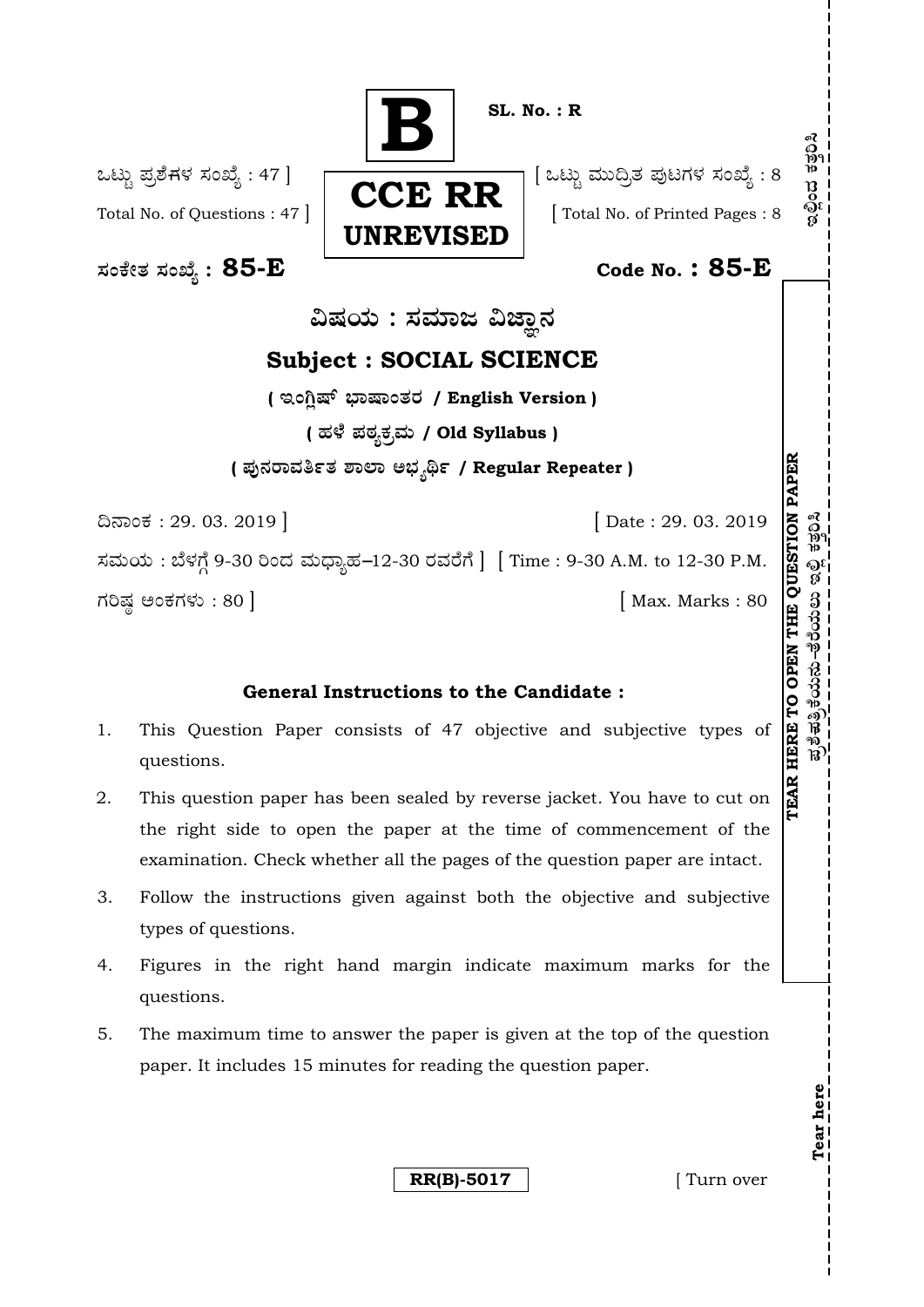### **85-E** 2 **CCE RR**

I. *Four* alternatives are given for each of the following questions / incomplete statements. Only one of them is correct or most appropriate. Choose the correct alternative and write the complete answer along with its letter of alphabet.

 $10 \times 1 = 10$ 

- 1. The Industrial Capital invested by the British in India led to
	- (A) the development of Indian industries
	- (B) the Industrial Revolution in England
	- (C) the cause for the drain of Indian wealth
	- (D) the employment for unemployed Indian artisans
- 2. In **Group-A** list of leaders and in **Group-B** the posts they held in Independent India are given. Identify the group that matches.

| Group-A |                     |               |                          |                           |                 | Group-B |                  |  |
|---------|---------------------|---------------|--------------------------|---------------------------|-----------------|---------|------------------|--|
|         |                     | (a)           | Mountbatten              |                           |                 | (i)     | Prime Minister   |  |
|         |                     | (b)           | Jawaharlal Nehru         |                           |                 | (ii)    | Home Minister    |  |
|         |                     | (c)           | Dr. Babu Rajendra Prasad |                           |                 | (iii)   | Governor General |  |
|         |                     | (d)           | Sardar Vallabhbhai Patel |                           |                 | (iv)    | President        |  |
|         |                     | a             | b                        | $\mathbf c$               | d               |         |                  |  |
|         | (A)                 | $\mathbf{ii}$ | iv                       | $\mathbf{i}$              | iii             |         |                  |  |
|         | (B)                 | $\rm iii$     | $\mathbf{i}$             | iv                        | $\ddot{\rm ii}$ |         |                  |  |
|         | (C)                 | $\mathbf{i}$  | ii                       | $\rm iii$                 | iv              |         |                  |  |
|         | $(D)$ $\frac{1}{2}$ |               | $\sim$ $\frac{1}{2}$     | $\mathbf{H}^{\text{max}}$ | $\blacksquare$  |         |                  |  |

- 3. Occupancy of one nation by another and using the former for the selfish purpose of the latter resulted in
	- (A) Slavery (B) Racial discrimination
	- (C) Cold War (D) Colonialism
- 
- (B) iii i iv ii
- (C) i ii iii iv
	- (D) iv iii ii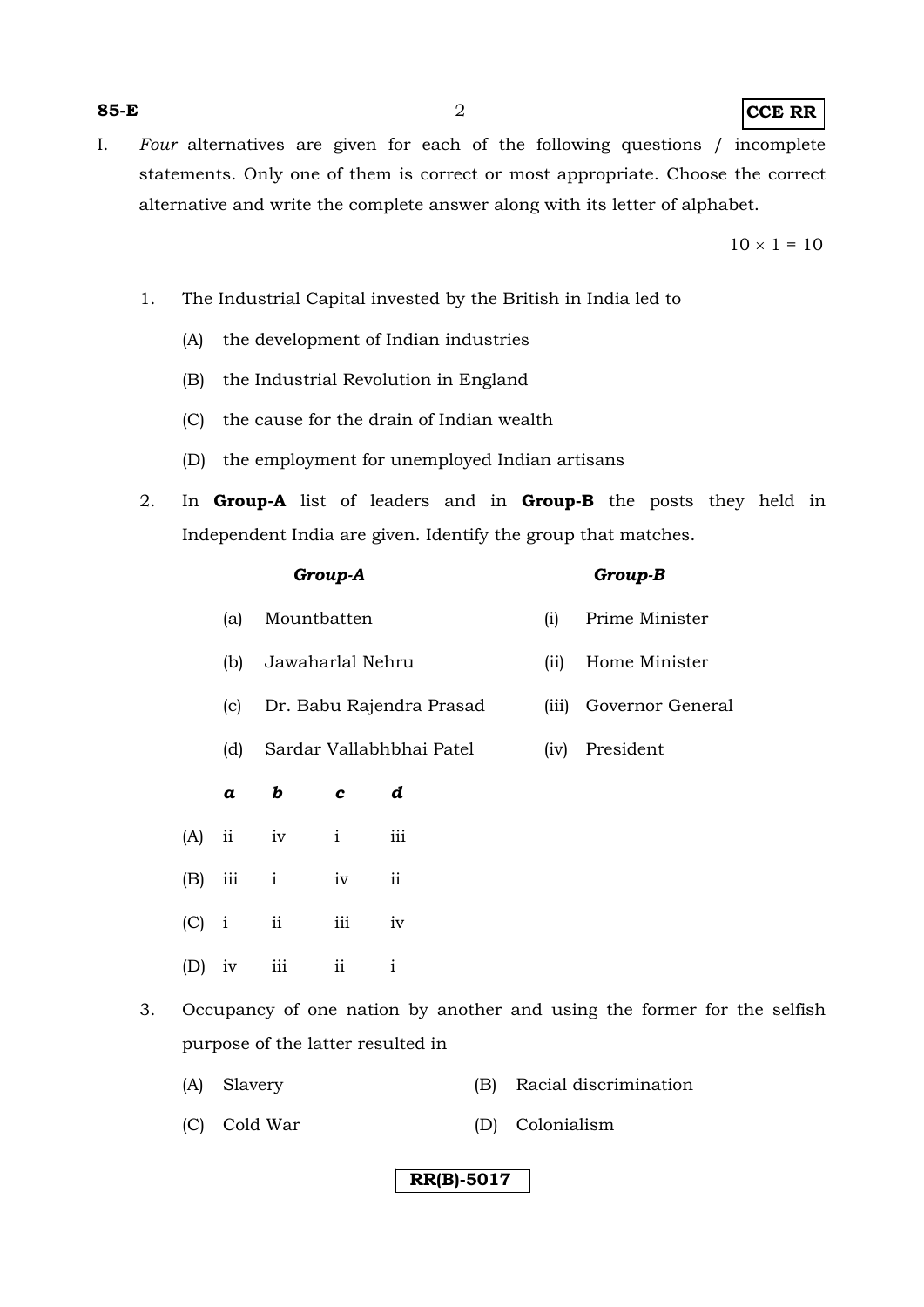- (A) opposed wars
- (B) maintains International Peace
- (C) expected war preparations
- (D) required permission to declare wars from U.N.O
- 5. N.S.S. students of a college are cleaning the school ground. This activity is
	- (A) unpaid work
	- (B) paid work
	- (C) organised work
	- (D) unorganised work
- 6. With an intention to check female foeticide
	- (A) Family planning is introduced
	- (B) Reservation is provided to women
	- (C) Scanning centres are banned to detect gender of the foetus
	- (D) Child Right Act has been enforced
- 7. Smoking is banned in public places because
	- (A) consumption of tobacco is injurious to health
	- (B) to maintain the cleanliness in public places
	- (C) production of tobacco has to be licensed
	- (D) tobacco is legally prohibited

**RR(B)-5017** [ Turn over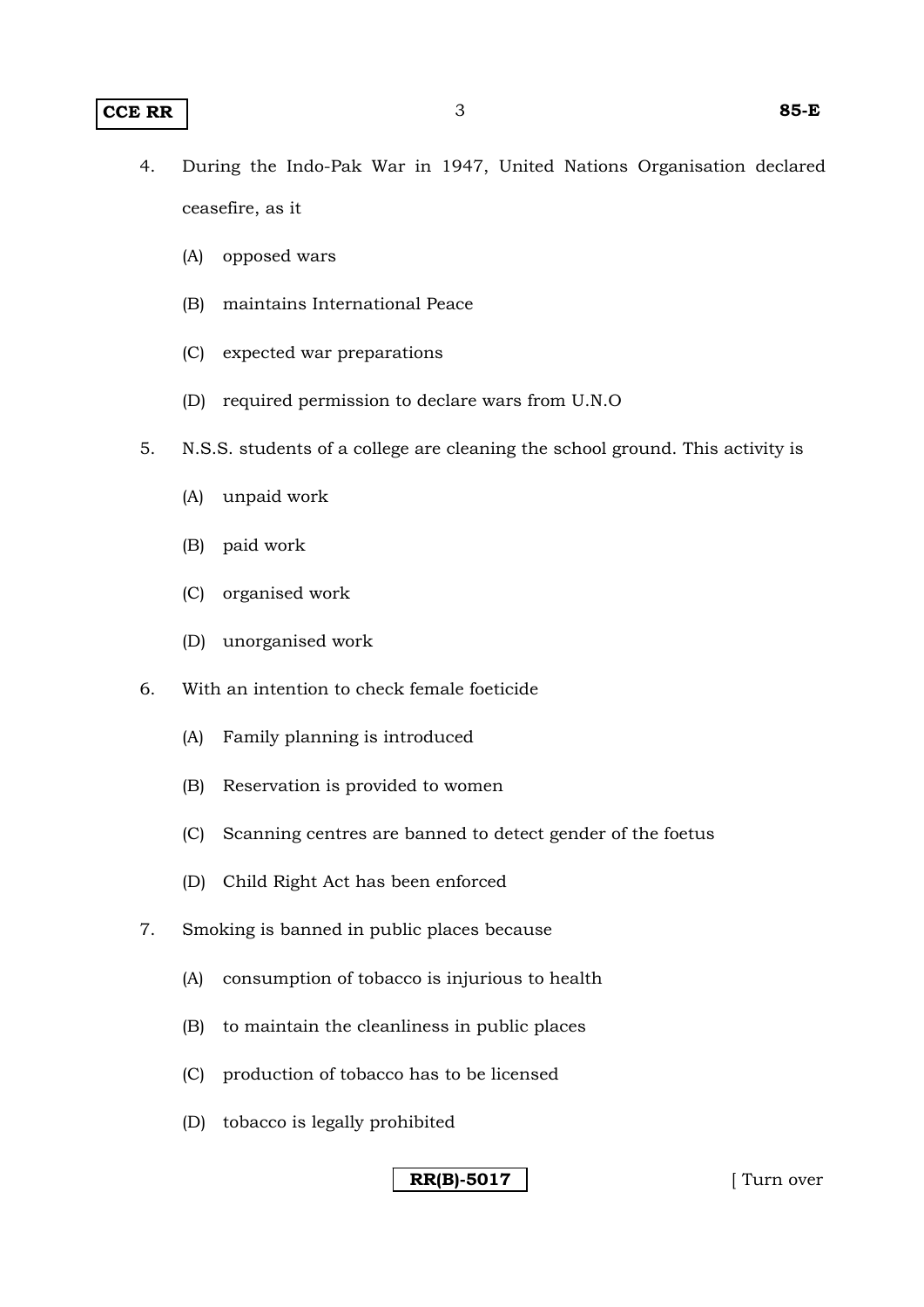8. The exact matching of the marked International Airports in the map is



- (A) 1 Amritsar, 2 Hyderabad, 3 Mumbai, 4 Guwahati
- (B) 1 Mumbai, 2 Guwahati, 3 Amritsar, 4 Hyderabad
- (C) 1 Hyderabad, 2 Mumbai, 3 Guwahati, 4 Amritsar
- (D) 1 Guwahati, 2 Amritsar, 3 Hyderabad, 4 Mumbai
- 9. "Banker's bank" is
	- (A) Industrial Development Bank
	- (B) Land Development Bank
	- (C) EXIM Bank
	- (D) Reserve Bank of India
- 10. The entrepreneur who utilised the 'Open Sky Policy' of Indian Government is
	- (A) Dr. Pratap Reddy
	- (B) Naresh Goyal
	- (C) Narayan Murthy
	- (D) Dhirubhai Ambani
- II. Answer the following questions in a sentence each :  $14 \times 1 = 14$ 
	- 11. What is Kalachakra ?
	- 12. Why was the word 'Secular' added through the 42nd Constitutional amendment ?
	- 13. What is the aftermath of Cold War ?
	- 14. What is the significance of Right to Education in eradicating illiteracy ?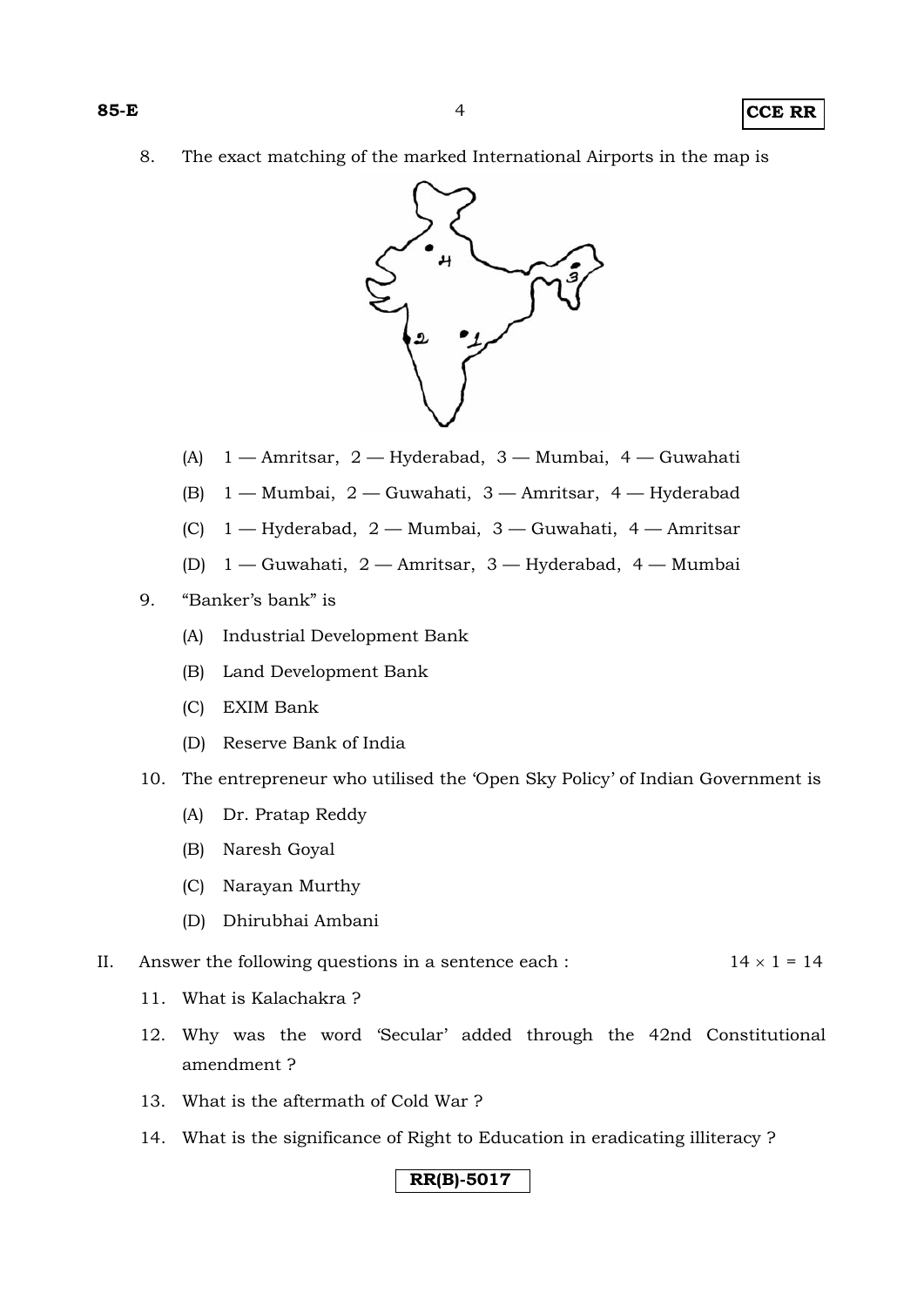### **CCE RR** 1

- 15. What factor has blocked the progress of SAARC ?
- 16. What is the main aim of 'drudgery to school' programme ?
- 17. Which place receives the highest rainfall in India ?
- 18. What is Golden revolution ?
- 19. How has Kosi Project benefited Nepal ?
- 20. Why is petroleum called 'Liquid Gold' ?
- 21. What is 'positive change' in economy ?
- 22. How do you find out the per capita income ?
- 23. What is deficit budget ?
- 24. When were the District Industrial Centres established ?
- III. Answer the following questions in *two* to *four* sentences each :  $15 \times 2 = 30$ 
	- 25. Describe the system of 'Dual Government' by Robert Clive.
	- 26. How was the Third Anglo-Mysore War a boon to the British ?
	- 27. Explain the reforms propagated by Satya Shodhak Samaj.

#### OR

 What are the contributions of Annie Besant to Indian Philosophy and freedom movement ?

- 28. How did Mussolini become a dictator ?
- 29. How has communalism been the biggest evil of our society ?
- 30. What are the effects of terrorism ?
- 31. Name any four movements of environmental protection.
- 32. Write a short note on Shiwalik range.
- 33. What are the differences between black soil and desert soil ?
- 34. State the importance of conservation of forests in India.

### **RR(B)-5017** | Turn over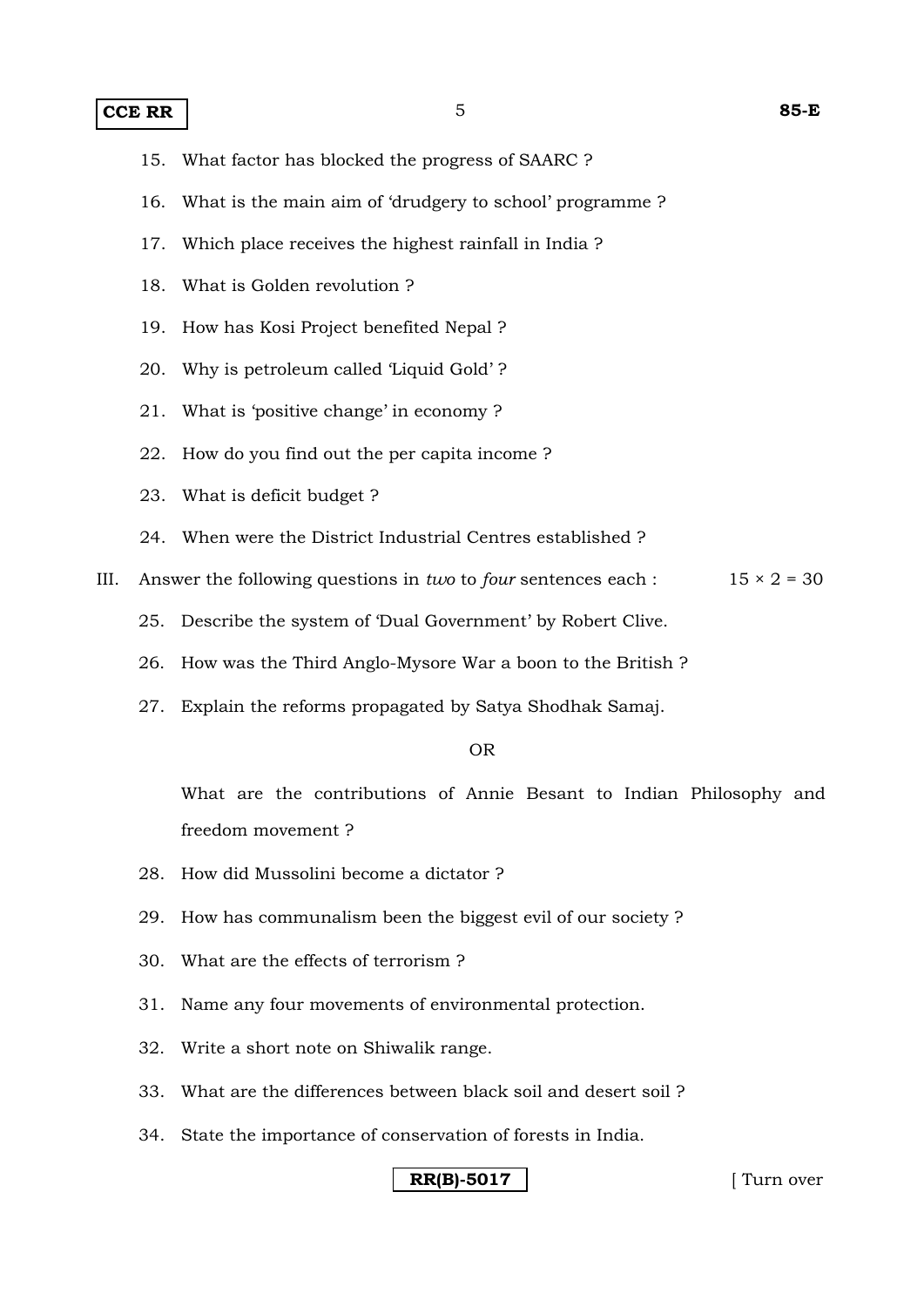**85-E** 6 **CCE RR**

- 35. What is the importance of Geographical Information System ( GIS ) ?
- 36. How can coastal erosion be checked ?
- 37. What measures could be taken to prevent the migration of rural population to cities ?
- 38. What are the objectives of Five-Year Plans ?
- 39. "Globalization has negative effects on health." How ?
- IV. Answer the following questions in *six* sentences each :  $6 \times 3 = 18$ 
	- 40. "The Industrial Revolution that took place in England became a cause for the Revolt of 1857." Justify.

#### OR

 "British Education system led to the awareness of nationalism in India." Justify.

41. Although India is a peace loving nation it is not encouraging total disarmanent. Why ?

#### OR

India has good relationship with Russia. How ?

42. Explain the constitutional and legal measures undertaken to eradicate untouchability.

#### OR

Explain the facilities enjoyed by organised workers.

43. Development in Biotechnology has led to a great revolution in agriculture. Explain.

#### OR

 Development in Road Transport has led to the development in agriculture. Explain.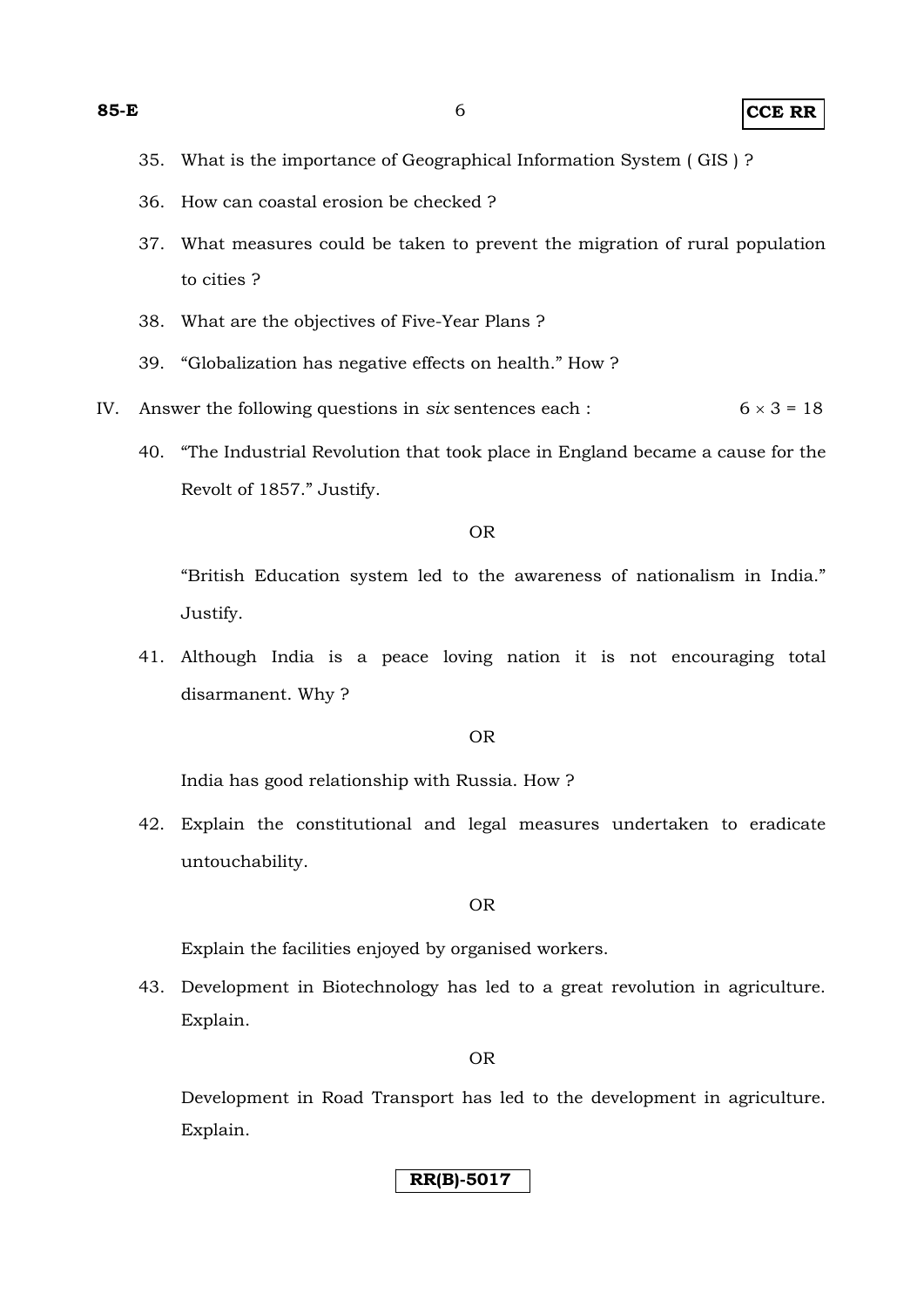44. Explain the role of women self-help groups in strengthening rural women.

OR

 What are the main types of Non-Tax Revenues collected by the Central Government ?

45. What are the differences between Savings Bank Account and Current Account ?

OR

What are the differences between Life Insurance and General Insurance ?

- V. Answer the following question in about *eight* to *ten* sentences : 4
	- 46. Explain Non-co-operation Movement in the Indian Freedom Struggle.
- VI. 47. Draw an outline map of India and mark the following :  $1 + 3 = 4$ 
	- a)  $82\frac{1}{2}^{\circ}$  East Longitude
		- b) Kaiga
		- c) Bhakra-Nangal.

### *Alternative Question for Blind Candidates only :* **(In lieu of Q. No. 47)**

What are the uses of Himalayas to the people of India ? 4